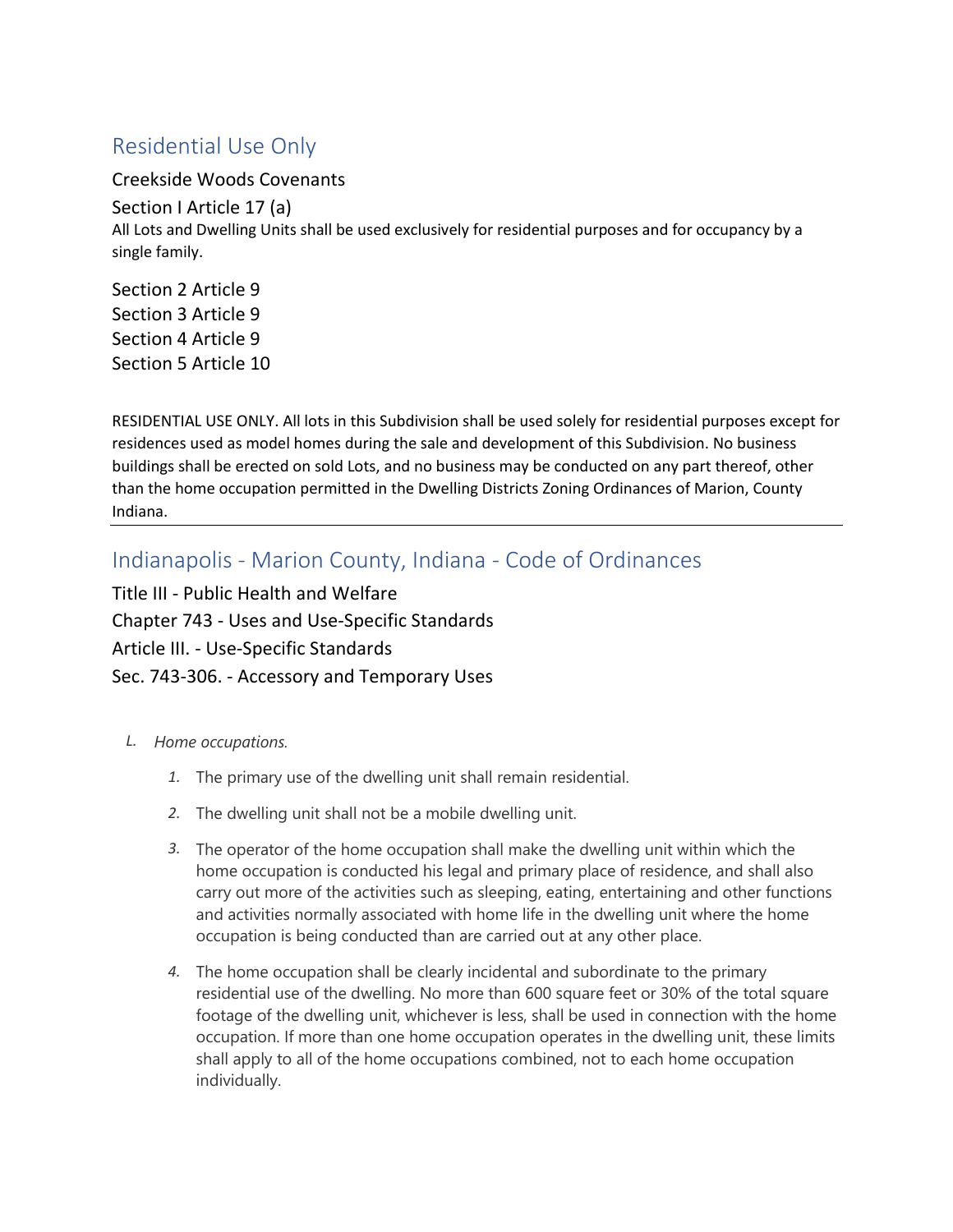- *5.* The area used for the home occupation shall be finished in accordance with the Building Code as habitable space.
- *6.* Food preparation facilities and bathing facilities shall not be removed.
- *7.* No structural additions, enlargements or exterior alterations changing the residential appearance of the dwelling or lot shall be permitted, and no additional or separate exterior entrance shall be constructed for the purpose of conducting the home occupation.
- *8.* No provision for off-street parking or loading facilities, other than requirements of the applicable Dwelling District, shall be permitted. No part of the minimum required yard shall be used for such off-street parking or loading purposes. No additional driveway to serve the home occupation shall be permitted.
- *9.* The home occupation shall not regularly attract more than four individuals simultaneously onto the premises for reasons related to the home occupation and shall not generate significantly greater traffic volume than would normally be expected in the residential area in which the home occupation is conducted.
- *10.* No display of goods or external evidence of the home occupation shall be permitted other than one window or wall sign not exceeding two square feet in area.
- *11.* No goods, commodities or stock in trade shall be received, retained, used, stored on or physically transferred from the premises except for:
	- *a.* A reasonable number of samples needed in the home occupation, or
	- *b.* Those goods, commodities or stock in trade, a substantial portion of the value of which is or will be attributable to work or services performed by the operator of the home occupation on the premises as a part of the operation of the home occupation. These materials may include, but are not limited to:
		- *i.* Equipment or devices, such as medical instruments in the case of a physician, necessary to the conduct of the home occupation;
		- *ii.* Materials, such as paint and canvas in the case of an artist, needed to produce a finished product or perform a service in the operation of the home occupation on the premises;
		- *iii.* Items of tangible property, such as legal documents in the case of an attorney, transferred in connection with the performance of personal services by the operator of the home occupation; or
		- *iv.* Items of tangible property, such as clothing in the case of a tailor, to be repaired, altered, or serviced by the operator of the home occupation on the premises.
- *12.* No electrical or mechanical equipment shall interfere with local radio, television, or wireless internet connections.